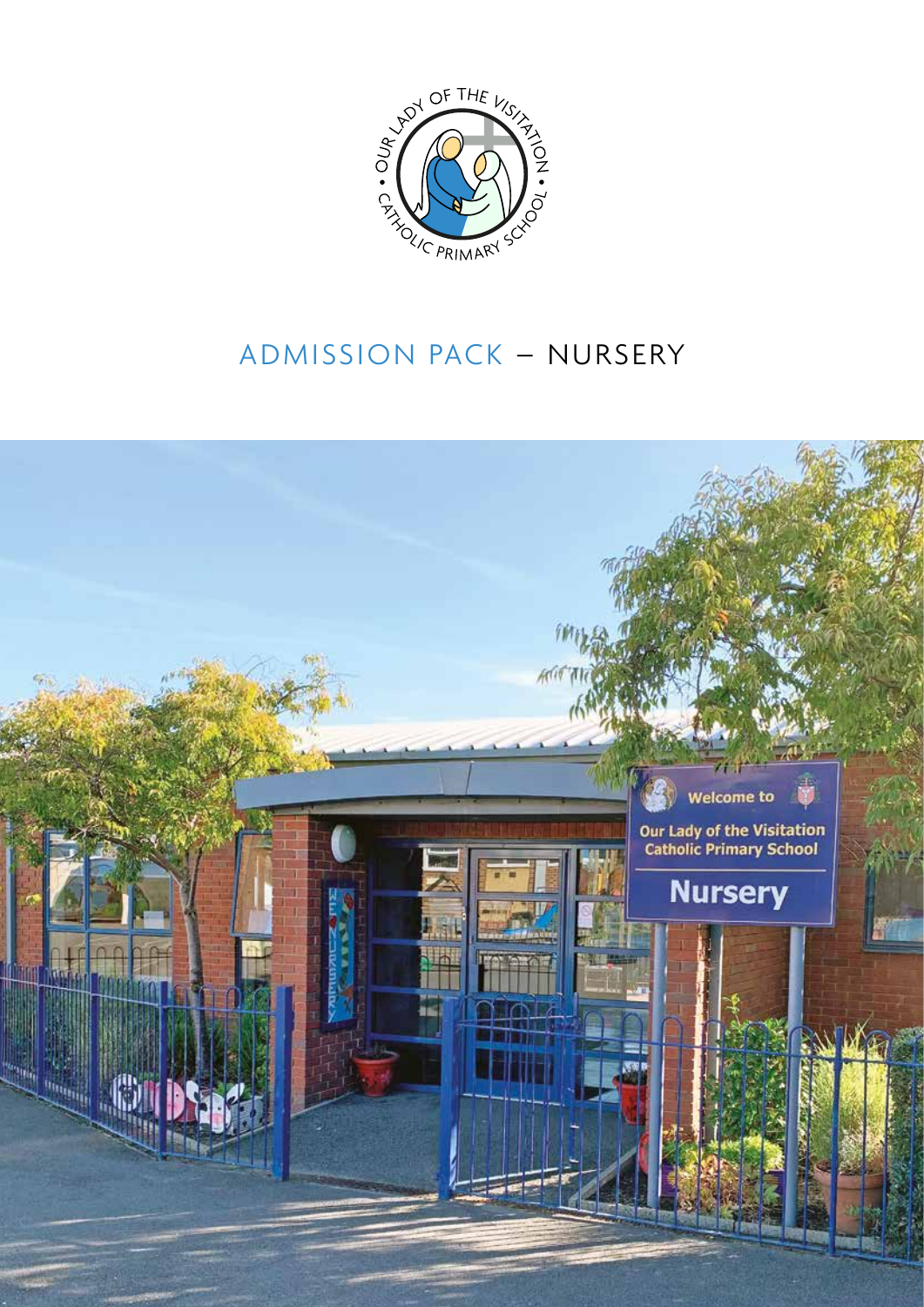# ADMISSION TO NURSERY 2022 (FS1) FOR CHILDREN BORN BETWEEN 1ST SEPTEMBER 2018 AND 31ST AUGUST 2019



Dear Parents/Carers,

Thank you for your interest in applying for a place for your child into Our Lady of the Visitation Catholic Primary School.

This pack provides information that will help you to complete an application for your child into the **September 2022 Nursery intake**. The Nursery year group is the 1st year of what is called the Foundation Stage (the second being the year children spend in Reception).

Parents continue to be highly delighted with the Nursery. The following is an extract from a letter that was received from a parent of a child in our Nursery: *'We would like to take this opportunity to acknowledge the wonderful work the Nursery staff are doing. We are delighted with how well they are helping our daughter to settle in to the Nursery along with the things she has learnt in such a short time! They are indeed a credit to your school'.*

I look forward to receiving your completed Application Form, which must be returned to the School Office no later than **noon on Friday 14th January 2022**. If you require any form of assistance with the completion of the form or if you require any additional information about the application process, then please do not hesitate to contact either myself or a member of the office staff.

You will be informed of the outcome of your application by letter that will be sent by first class post on 15th April 2022.

Yours sincerely,

Kattileen Coll

K Coll/Headteacher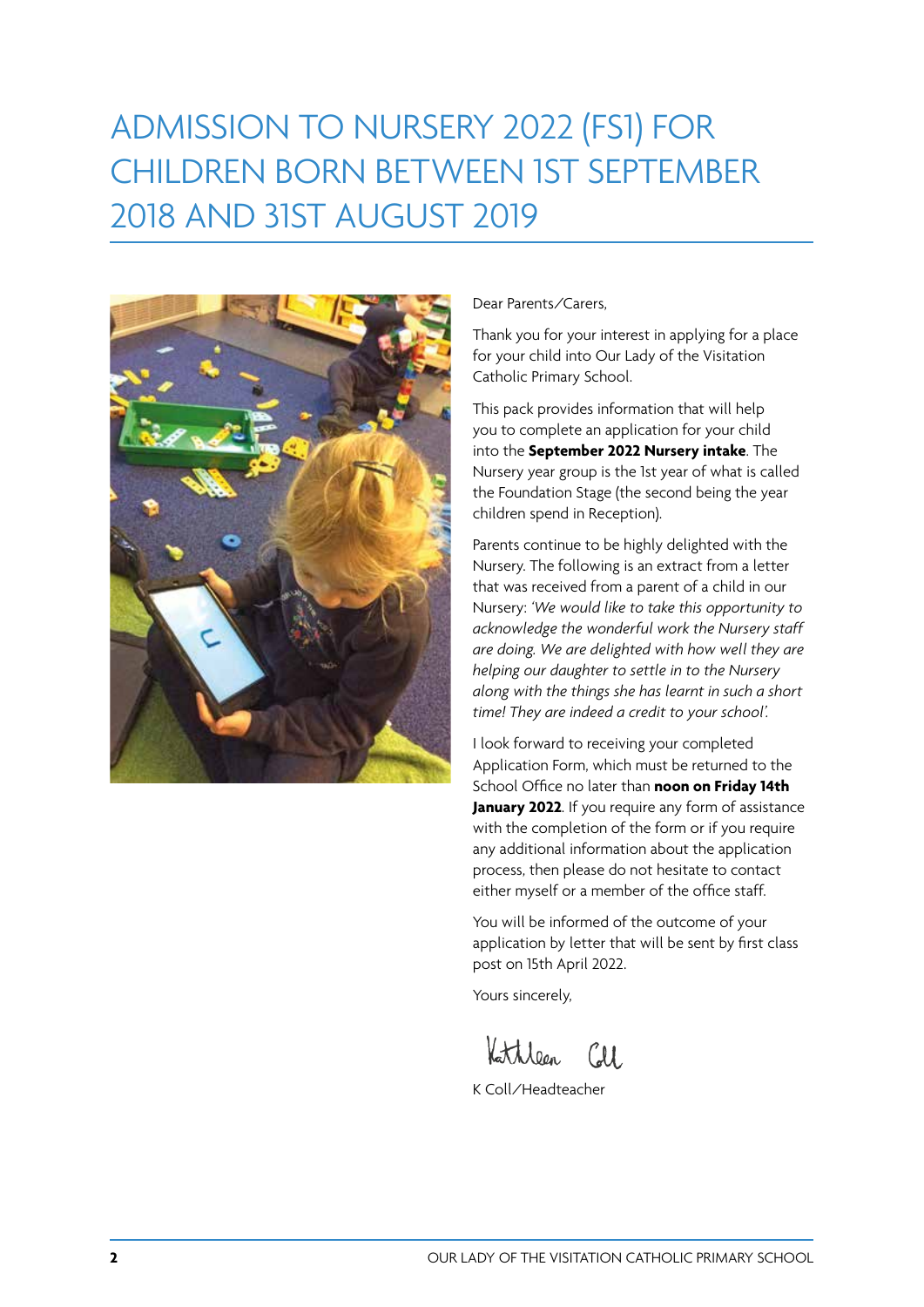## MISSION STATEMENT

Our Lady of the Visitation Catholic Primary School looks to a loving God, through the life, death and resurrection of Christ, for the basis of its existence.

## CORE PURPOSE:

### We Learn, Love and Grow through Christ

### **Aims for Pupils:**

Our Lady of the Visitation Catholic Primary School promotes high achievement and an enjoyment in learning for life so that children will:

- implement the Gospel message of justice, tolerance, forgiveness and understanding in all aspects of their schooling
- have the knowledge and skills to extend themselves in mind, body and spirit
- be able to respect religious views, moral values, disabilities other ethnic backgrounds and ways of life
- feel safe and secure
- display a positive attitude towards their learning, finding in it both satisfaction and a sense of achievement
- have high self esteem, respecting themselves, others and the environment
- be highly motivated lifelong learners who always strive to achieve their full potential
- work both independently and collaboratively, having an understanding of themselves as learners
- have the confidence to explore new challenges, to take appropriate risks in their learning and to learn from mistakes
- recognise the value and importance that modern technology brings to their own learning

## MISSION FOR THE SCHOOL:

#### **We believe each pupil will succeed through experiencing quality in:**

- a range of opportunities that affirm the teachings of the Gospels, whilst also appreciating, respecting and valuing other faiths
- a range of opportunities which foster an understanding and appreciation of the similarities and differences related to culture, gender, social background and disability
- a curriculum of breadth, depth, balance, relevance and challenge that meets the needs of all pupils including those with Special Educational Needs
- a curriculum that fosters each child's intellectual, physical, aesthetic, spiritual, emotional, moral and social development
- an ethos of support, challenge and encouragement to succeed
- a welcoming, stimulating and healthy learning environment that caters for the variety of learning styles
- innovative teaching and an investigative approach to learning
- a varied, relevant and appropriate range of learning resources
- an enriching programme of extra-curricular activities and educational visits
- learning partnerships between school, home, parish and the community

#### **We demonstrate our commitment to working as a thinking school in a learning community by:**

- valuing and developing each child's spirituality and knowledge of their faith
- affirming the teaching of the Gospels
- developing the concept of prayer as a means of communicating with God
- recognising, affirming and developing each individual's gifts by valuing the uniqueness of each member of the school community
- valuing each person for who they are and for what they achieve
- helping each child to learn how to learn
- helping each child to pose and answer questions
- ensuring that teaching and learning is part of an evaluative process
- striving for continuous improvement in all that we do
- working collaboratively towards agreed common goals
- managing all aspects of provision through open and effective communication
- fostering an ethos of support, challenge and encouragement so that all staff achieve their potential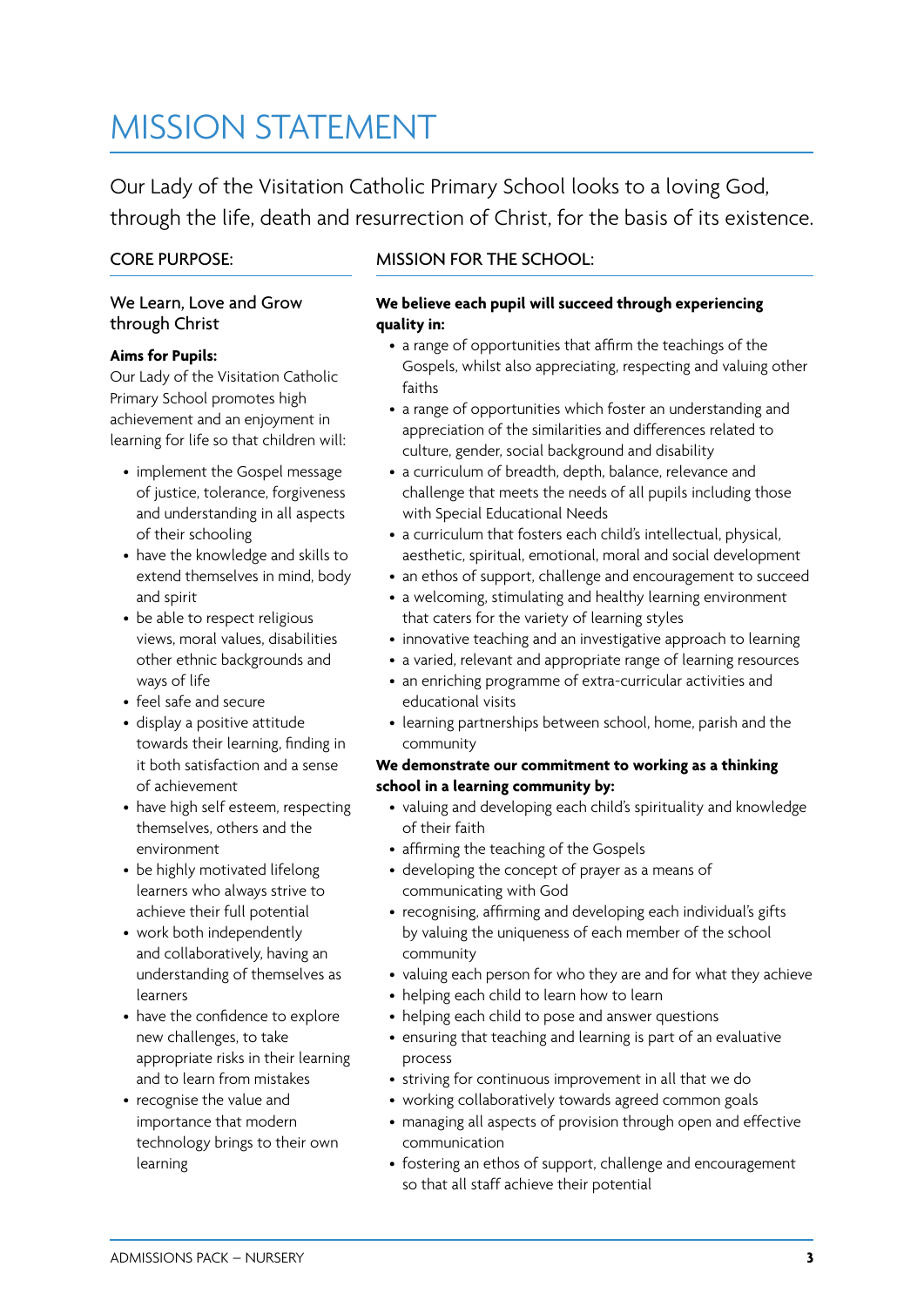Our Lady of the Visitation Catholic Primary School was founded by the Catholic Church to provide education for children of Catholic families. As a Catholic school, we aim to provide a Catholic education for all our pupils. At a Catholic school, Catholic doctrine and practice permeate every aspect of the school's activity. It is essential that the Catholic character of the school's education be fully supported by all families in the school. All applicants are therefore expected to give their full, unreserved and positive support for the aims and ethos of the school.

Our Lady of the Visitation is a Catholic Voluntary Aided School, maintained by the London Borough of Ealing in the Trusteeship of the Diocese of Westminster. Full responsibility for the admission of pupils rests with the Governing Body of the School. The Governors admit 52 pupils each September into the two Nursery classes. It is the policy of the Governors that the maximum size of each class will be 26 pupils in the Nursery, thereby complying with government legislation for class sizes for children in the Nursery. We also offer 30 hour Nursery provision.

*Please note that attendance at Nursery does not guarantee a place in Reception*. You will have to apply for a reception place at the appropriate time.

Whenever there are more applications than places available, priority will always be given to Catholic applicants in accordance with the Trust Deed of the Diocese of Westminster. Applications will be ranked using the criteria listed below.

In this policy *applicant* refers to the person making an application on behalf of a child; *candidate* refers to the child on whose behalf the application is being made.

#### **OVERSUBSCRIPTION CRITERIA**

Where there are more applications than the number of places available, places will be offered according to the following order of priority: -

- 1. Looked after children and children who were previously looked after but immediately after being looked after became subject to adoption, a child arrangements order, or special guardianship order. Including children who appear (to the admission authority) to have been in state care outside of England and ceased to be in state care as a result of being adopted (See below for definitions of children who are looked after or were previously looked after).
- 2. Baptised Catholic children with a Certificate of Catholic Practice who have a sibling at the school at the time of admission.
- 3. Baptised Catholic children with a Certificate of Catholic Practice resident in the Parish of Our Lady of the Visitation, Greenford. (A map of the Parish and a list of streets within the Parish is attached.)
- 4.Other Baptised Catholic children.
- 5. Other 'looked after' children and previously 'looked after' children who have been adopted or made subject to child arrangements orders or special guardianship orders.
- 6.Children of catechumens or members of an Eastern Christian Church.
- 7. Children of Christians of other denominations whose application is supported either by a certificate of baptism or by a letter from their Minister of Religion.
- 8.Children of other faiths whose application is supported by a letter from their religious leader.
- 9. Any other children.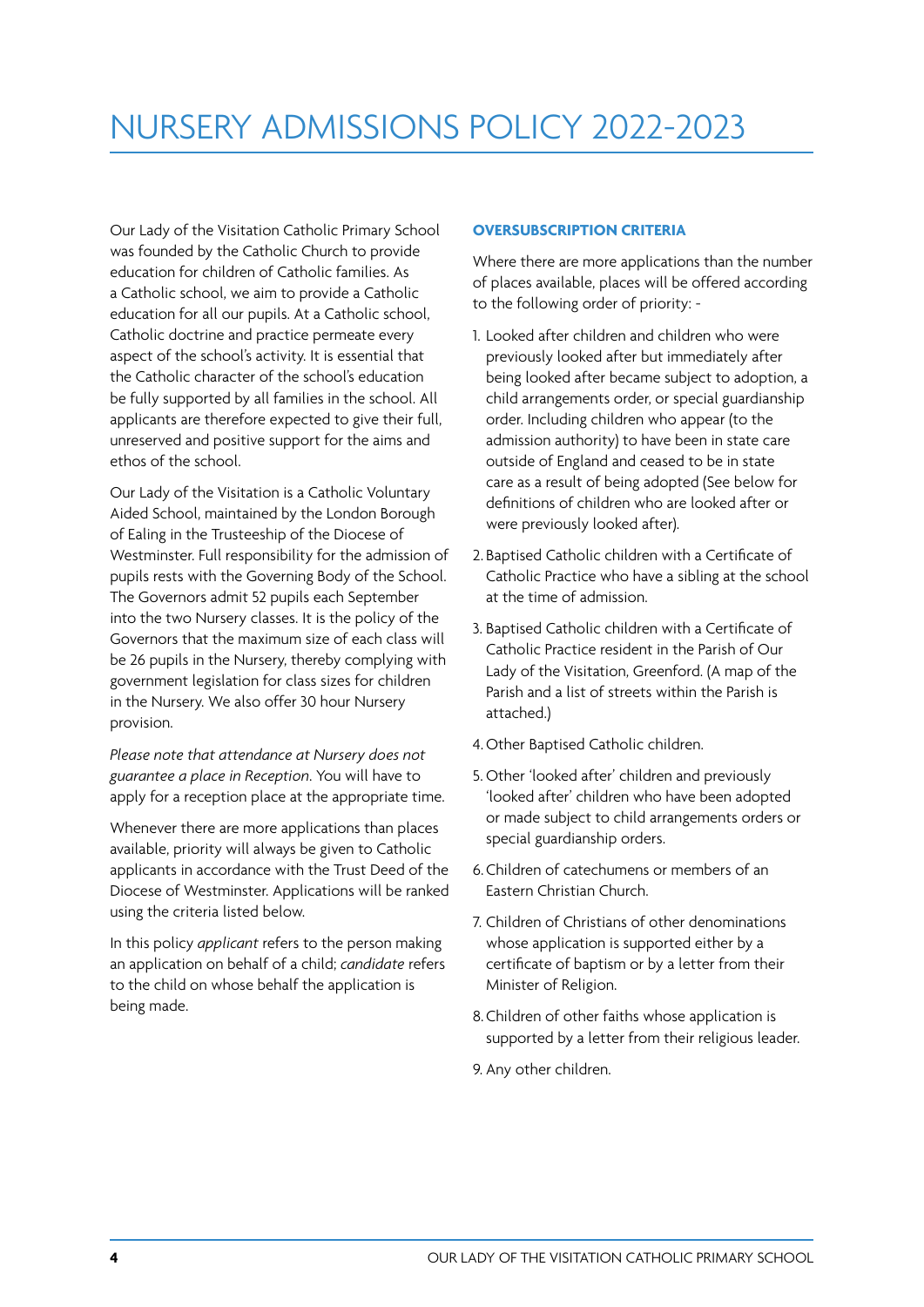#### **EXCEPTIONAL NEED**

The Governing Body will give top priority, after the appropriate category of looked-after children, to an application where compelling written evidence is provided at the time of application, from an appropriate professional such as a priest, hospital consultant or social worker, of an exceptional social, medical, pastoral or other **need of the child,** which can only be met at this school.

#### **MULTIPLE APPLICATIONS**

Where the final place is offered to a child who has other siblings applying for a place in the Nursery, these siblings will also be admitted.

#### **TIE BREAK**

Where the offer of places to all the applicants in any of the sub-categories listed above would still lead to oversubscription, the places up to the admission number will be offered to those living nearest to the school as measured in a straight line from the applicant's home to the school. The measurement will be conducted by the Local Authority.

The distance from home to school is measured by straight-line, from a point in the property to a point in the school determined by the grid references for the centre of the school's postcode. The measuring system is an integral part of the admission software

produced by Tribal Technology Ltd. It uses Ordnance Survey maps and the LLPG (Local Land Property Gazetteer) and is accurate to 1 metre.

If distances for the final place are identical then random allocation will be carried out in the presence of an independent witness.

### **CERTIFICATE OF CATHOLIC PRACTICE**

Applicants applying under criteria 2 and 3 must submit a Certificate of Catholic Practice (CCP) by the closing date. The certificate is available from the church where you normally worship. Parents should fill in the top part of the form with their details and then take it to their parish priest (or the priest at the parish where they normally worship) for signature. It is the parent's duty to ensure that the CCP is submitted to the school in good time. The priest will only give you the Certificate if he knows you. You will need to get a separate Certificate signed for each Catholic school that requires one.

#### **CHANGE OF DETAILS**

If any of the details on either of your forms changes between the date of application and the receipt of the letter of offer or refusal, you **must** inform the School and the local authority immediately. If misleading information is given or allowed to remain on either of your forms, the Governing Body reserves the right to withdraw the place, even if the child has already started at the School.

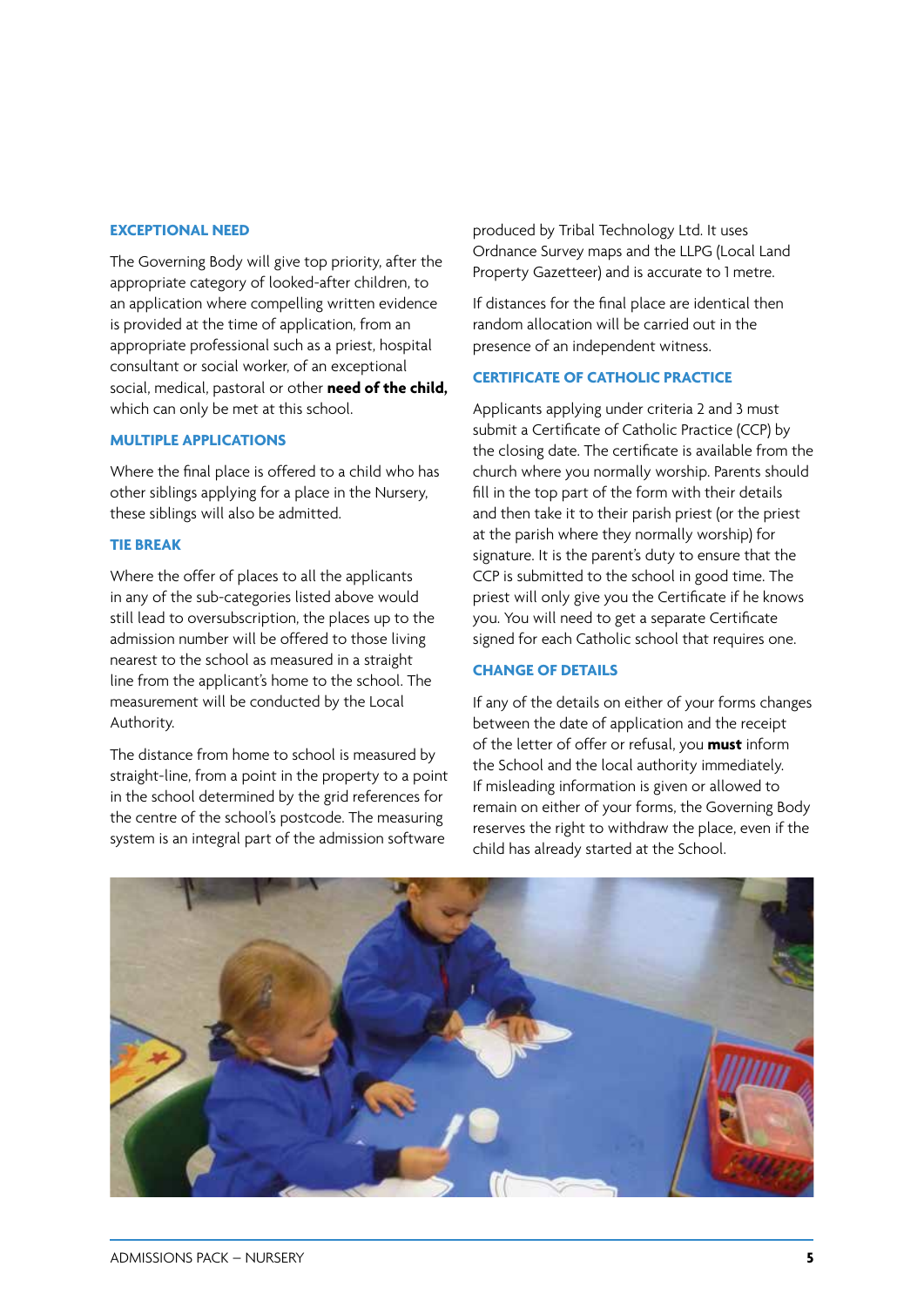#### **NOTES (these notes form part of the oversubscription criteria)**

**'Children who are looked after or were previously looked after'** - A looked after child is a child who is (a) in the care of a local authority, or (b) being provided with accommodation by a local authority in the exercise of their social services functions (see the definition in Section 22(1) of the Children Act 1989). Previously looked after children are children who were looked after, but ceased to be so because they were adopted or became subject to a child arrangements order or special guardianship order immediately following having been looked after. Adopted children are those who were adopted under the Adoption Act 1976 (see section 12 adoption orders) and children who were adopted under the Adoption and Children's Act 2002 (see section 46 adoption orders). Child arrangements orders are defined in s.8 of the Children Act 1989, as amended by s.12 of the Children and Families Act 2014. Child arrangements orders replace residence orders and any residence order in force prior to 22 April 2014 is deemed to be a child arrangements order. A special guardianship order is defined by s. 14A of the Children Act 1989 as an order appointing one or more individuals to be a child's special guardian (or special guardians). A child is regarded as having been in state care in a place outside of England if they were accommodated by a public authority, a religious organisation or any other provider of care whose sole purpose is to benefit society.

**'Adopted'.** An adopted child is any child who has been formally adopted, having previously been in care and whose parent/guardian can give proof of this.

**'Child Arrangements Order'**. A Child Arrangements order is an order under the terms of the Children Act 1989 s.8 settling the arrangements to be made as to the person with whom the child is to live. Children 'looked after' immediately before the order is made qualify in this category.

**'Special Guardianship Order'.** A special guardianship order is an order under the terms of the Children Act 1989 s.14A appointing one or more individuals to be a child's special guardian(s). A child 'looked after' immediately before the order is made qualifies in this category.

**'Parent'** means the adult or adults with legal responsibility for the child.

**'Sibling'** means brother or sister, to include adopted brothers and sisters, half brothers and sisters or step brothers and sisters. A sibling relationship does not apply when the older child(ren) will leave before the younger one starts.

**'Catholic'** means a member of a Church in full communion with the See of Rome. This includes the Eastern Catholic Churches. This will be evidenced by a Certificate of Baptism in a Catholic church or a Certificate of Reception into the full communion with the Catholic Church.

**'Certificate of Catholic Practice'** means a certificate given by the family's parish priest (or the priest in charge of the church where the family practises) in the form laid down by the Bishops' Conference of England and Wales.

**'Catechumen'** means a member of the catechumenate of a Catholic Church. This will be evidenced by a Certificate of Reception into the Order of Catechumens.

**'Eastern Christian Church'** includes Orthodox Churches, and is evidenced by a Certificate of Baptism or Reception from the authorities of that Church.

**'Christian'** for the purposes of this policy, means a member of one of the Churches affiliated to 'Churches Together in Britain and Ireland'.

**'Resident'.** A child is deemed to be resident at a particular address when he/she resides there for more than 50% of the school week.

**Parish Boundaries.** For the purposes of this Policy, parish boundaries are as shown on the map overleaf.

**'Distance from school'** means distance as measured by a straight line, from the front door of the child's residential address (including flats) to a point at the school. If distances are identical, the Governing Body will draw lots in the presence of an independent witness.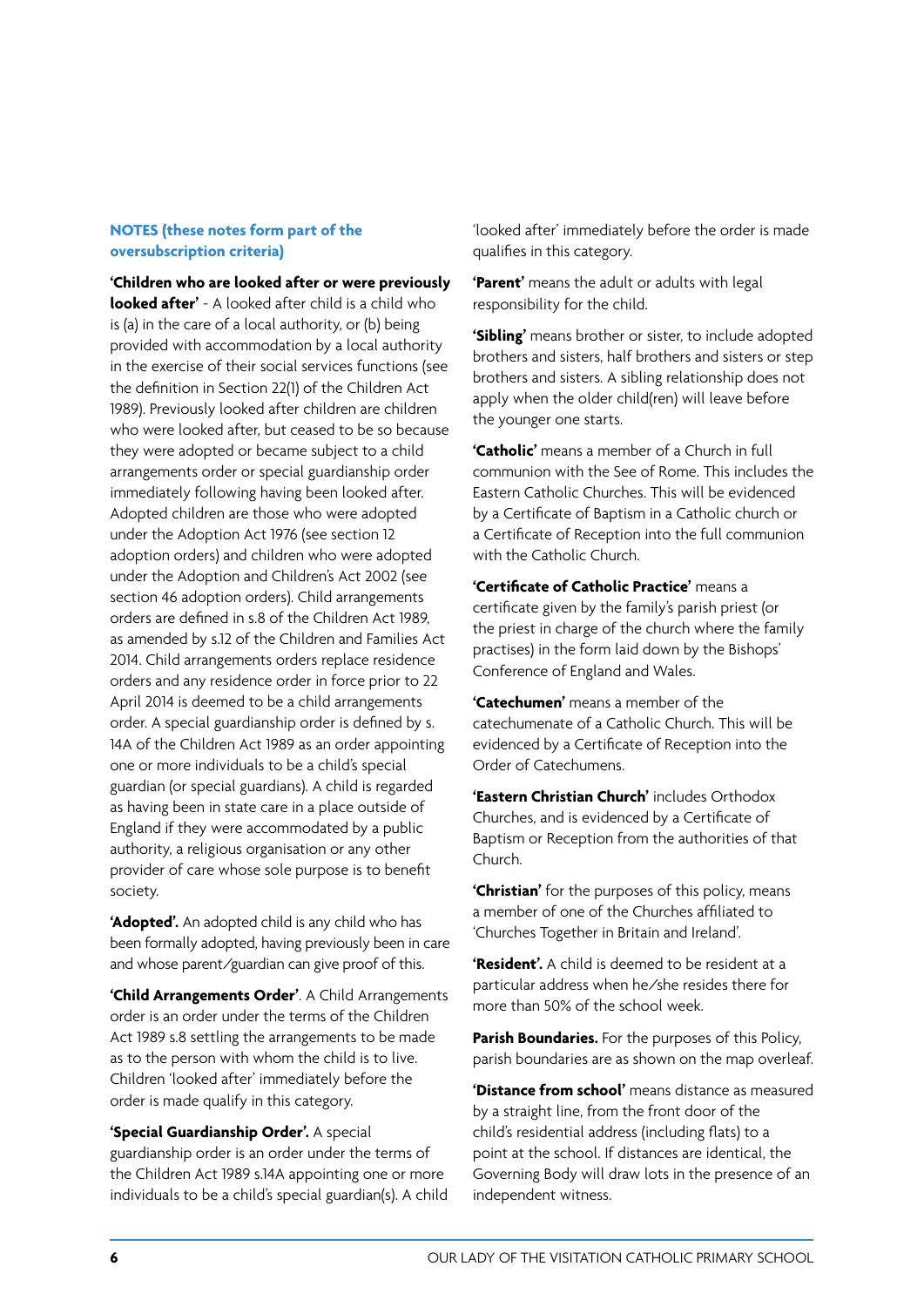## ADMISSIONS PROCEDURE 2022-2023

### **Applying for a Nursery place for September 2022**

- 1. The **School Nursery Application Form** should be completed and returned directly to Our Lady of the Visitation School either by post or email, together with all other relevant paperwork required for your application. The information on the form enables the Governing Body to assess your application fully against the School's criteria in the event of oversubscription. Please note that the completed form must be returned no later than **noon on Friday 14th January 2022**. Forms returned after this time will be treated as late applications.
- 2. Please complete all sections of the forms in full using **BLACK** ink and using **CAPITAL LETTERS**. The Governing Body of Our Lady of the Visitation will not consider incomplete forms.
	- Fill out the form ensuring all sections are completed. Before the Governing Body can consider your application, parents are required to provide:
	- a) your child's Baptismal Certificate
	- b) proof of date of birth

*and*

c) proof of residence – before noon on 14th January 2022 you will need to email or send by post, two documents (not more than three months old) which provide evidence of your name and address, such as a Council Tax Bill, Child Benefit Book, Utility Bill (gas/ water/electricity).

If you do not pay Council Tax, then the following may be accepted as proof of residence:

- Council rent book for the current year
- Letter confirming entitlement to benefits, e.g. Child Benefit,
- Tenancy agreement from a registered private letting agency
- Letter from Social Services or other government agency confirming placement at your address.

together with 2 copies of recent bills e.g. bank/ mobile phone/ phone statement, utility bill (gas/ water/electricity) or wage slip

*and*

- If you are living with friends or relatives, you will need to provide a copy of their Council Tax Bill and a letter from the Council Tax payer confirming that you are residing with them for the forseeable future and two of the documents referred to above.
- 3. Please mark the location of your home on the map with a **RED** cross. There is a list of streets within the Parish boundary (please not that this is a guide and not necessarily exhaustive).
- 4. The Certificate of Catholic Practice must be completed by your priest (normally the priest of the parish where you attend church) and you will need to book an appointment with him. He will complete the form and stamp it with the official Parish stamp.
- 5. If any of the details on any of your forms change between the date of application and the receipt of the letter of offer or refusal, you **must** inform the school and the local authority immediately. If misleading information is given or allowed to remain on either of your forms, the Governing Body reserves the right to withdraw the place, even if the child has already started at the school.
- 6.The Governing Body will send a letter giving the outcome of your application on 15th April 2022.